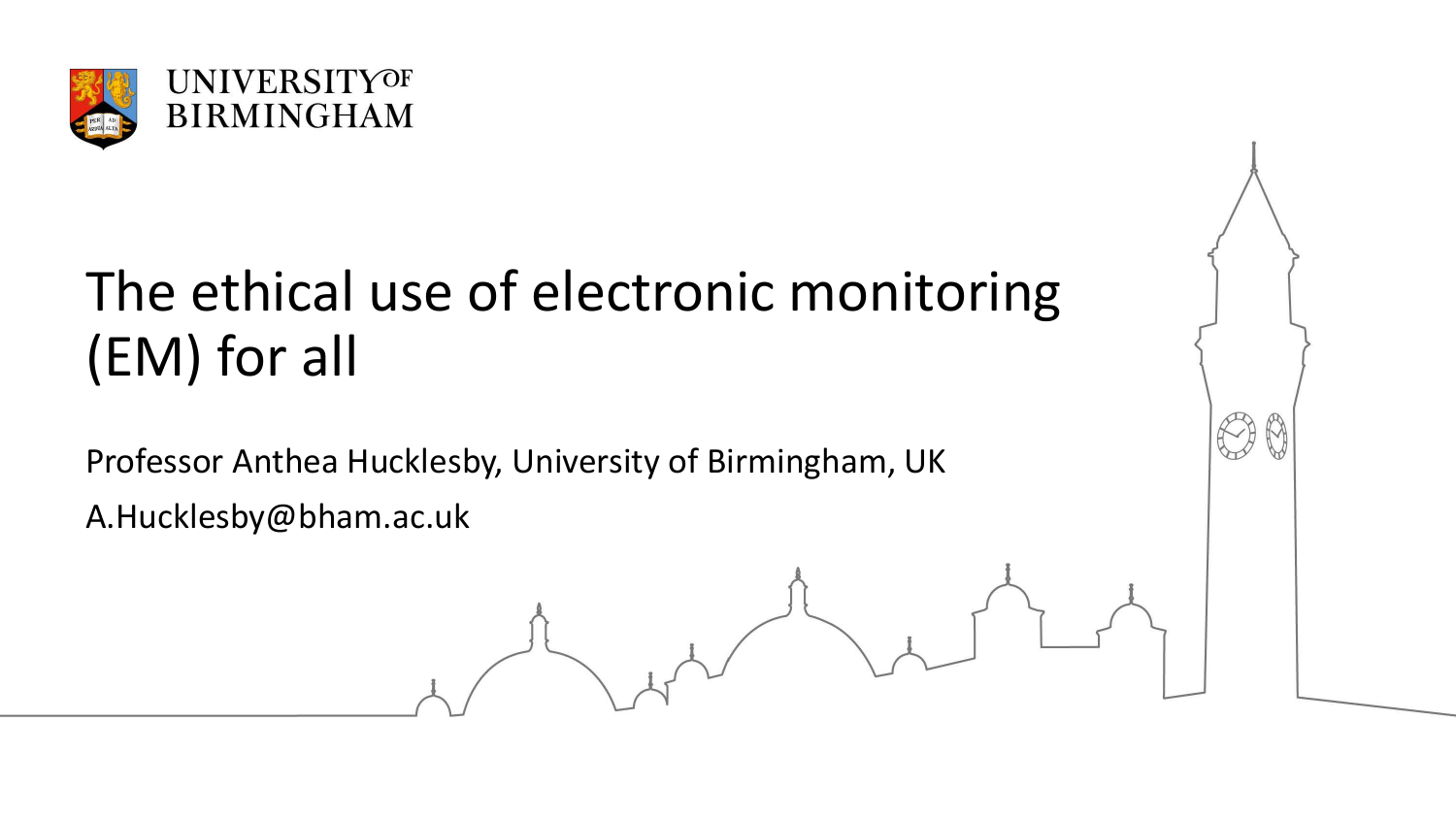### Introduction

- EM is being used around the World
	- Context is everything different cultures and histories
- Its use is expanding in terms of numbers and cohorts
- Stated reasons for adoption and increasing use of EM are similar
	- Reduce prison populations
	- High reconviction rates after prison
	- Harm caused by prison
	- Financial cost
	- Improved monitoring of compliance
	- Lower offending rates on EM
	- Specific types of offending domestic violence/abuse
- EM is often viewed as a 'Quick fix' and the answer to a myriad of criminal justice problems
- EM is better than prison but motivations for, and consequences of, use require scrutiny and review because they are not always positive and/or benign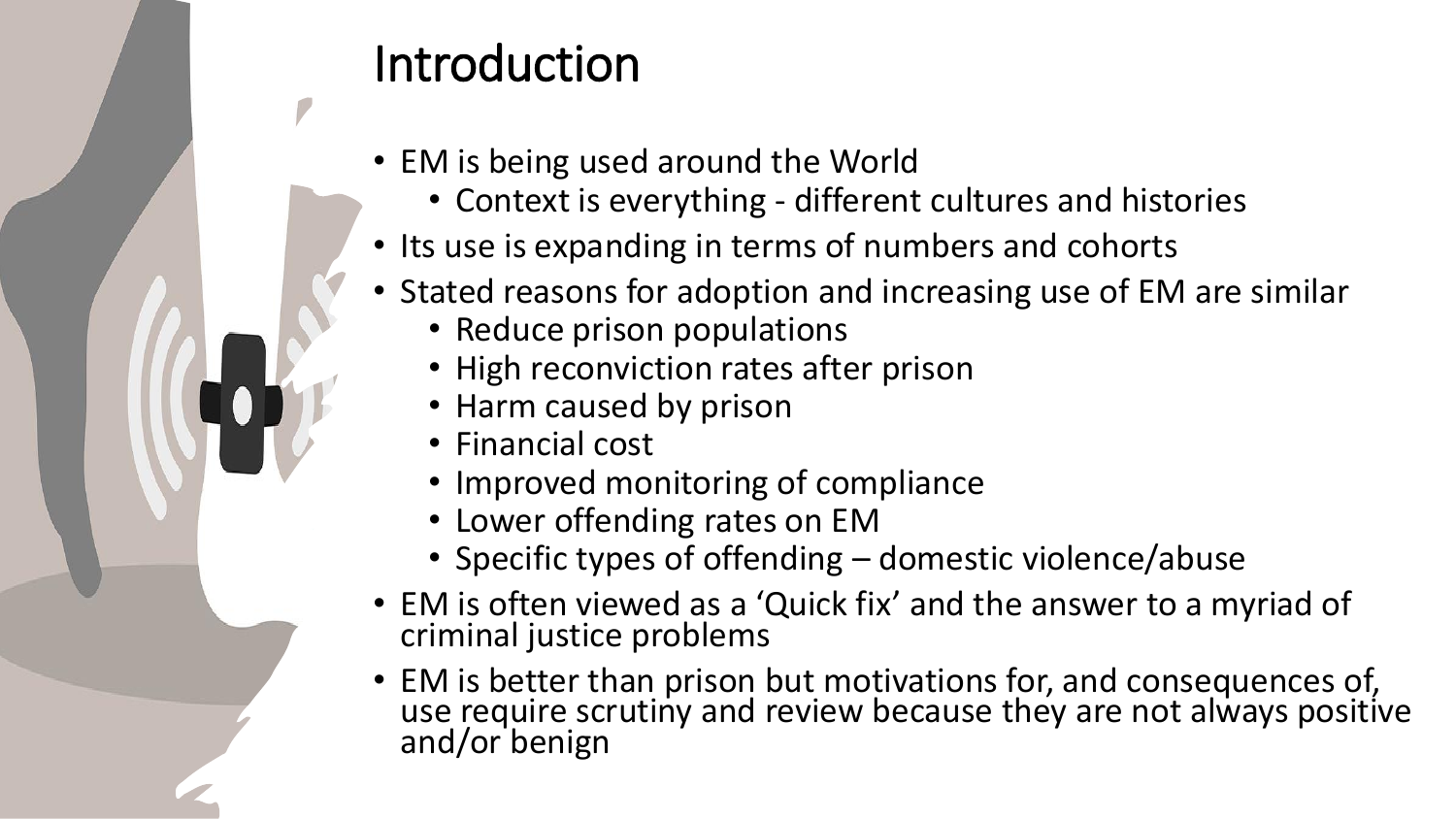# Ethical frameworks

- A set of norms and values which guide how we work
- Doing the right thing
- Frameworks
	- Standards
		- International conventions
		- Professional standards/ethics
	- Law
	- Culture
- Frameworks require interpretation
	- Vague
	- Compromise/lowest common denominator
	- Conflicting views
	- Difficult to operationalise
- Always exceptions
	- EM use with terrorist-related offenders

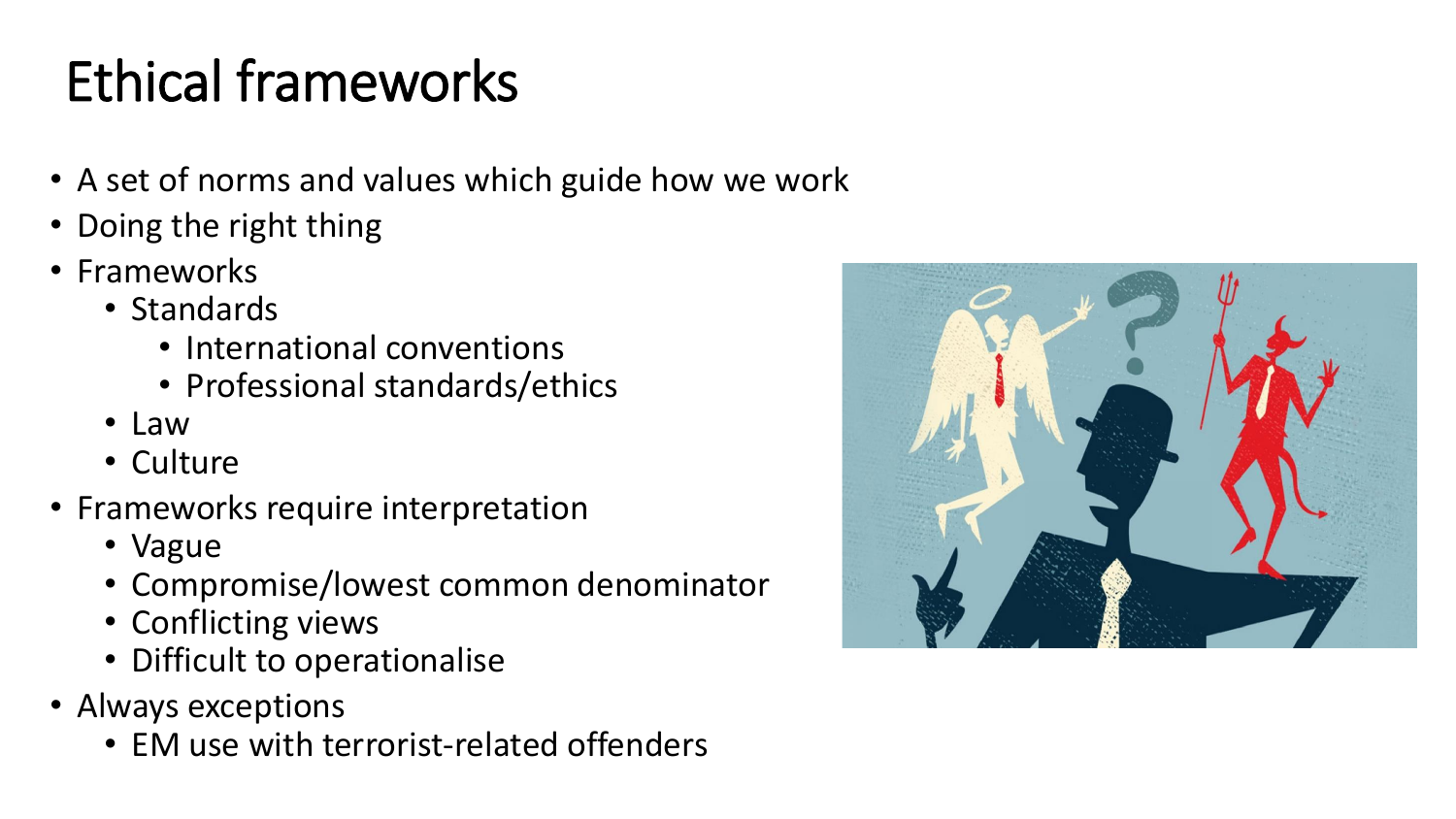### Challenges to ethical frameworks

- Examples
	- New situations war, pandemic
	- New ways of working
	- Data availability and analytical capabilities (AI)
	- Globalisation
- It is necessary to keep what we do and how we do it under review using a set of agreed ethical principles.
- A starting point is the Council of Europe Electronic Monitoring Recommendation CM/Rec(2014)4
	- 27 under no circumstances may EM equipment be used to cause intentional physical and mental harm or suffering to a suspect or offender
	- 5 EM shall not be executed in a manner restricting the rights and freedoms of a suspect or offender to a greater extent than provided for by the decision imposing it.

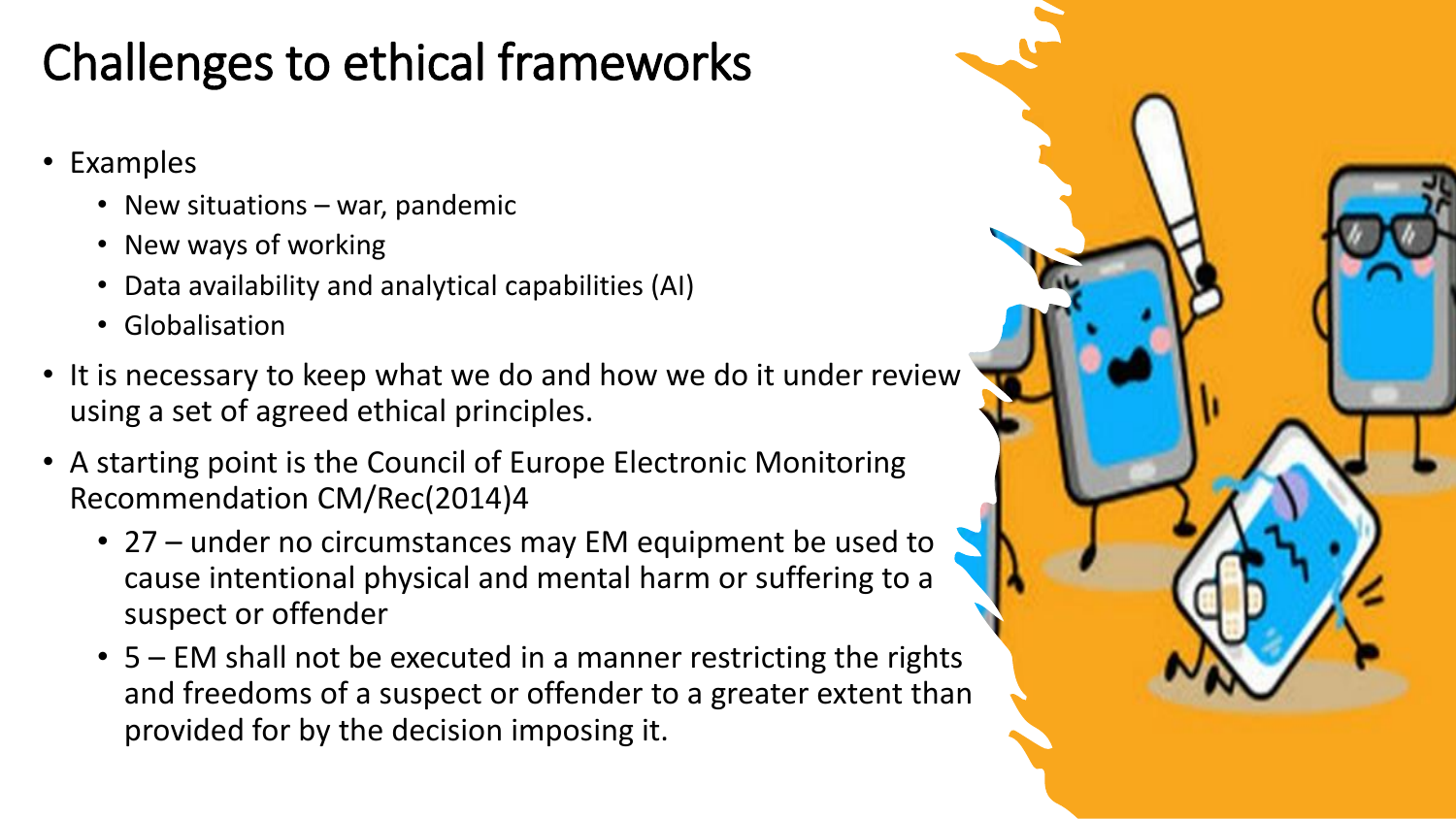### Examples of contested areas

- Consent
- Access to gardens/outdoor space
- Ability to do 'leisure' activities
- Private sector involvement

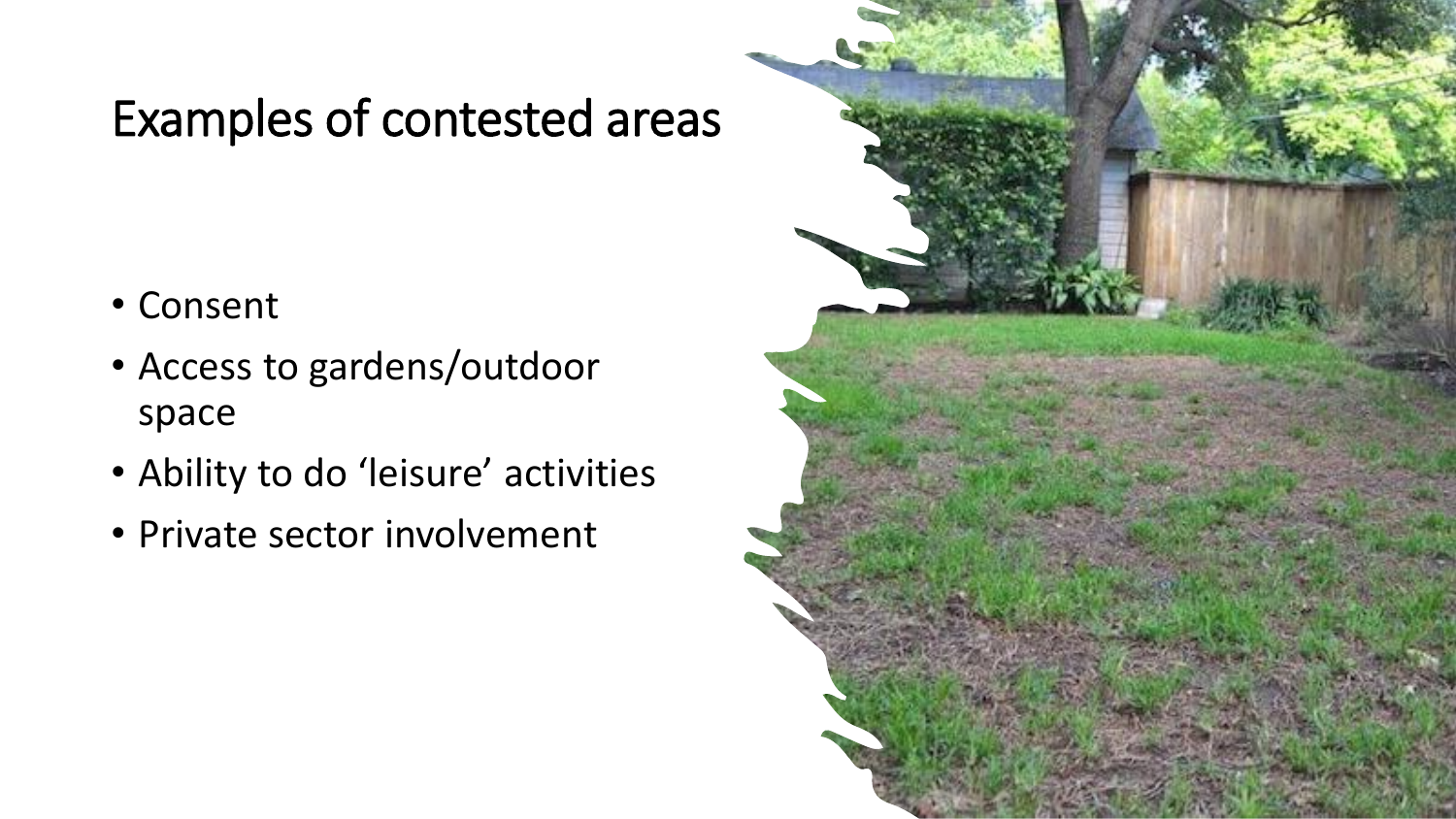## Purpose of EM

- EM is a tool used to monitor conditions/requirements
- Purpose differs depending on the circumstances in which it is being used
- Difference between 'pain' and harm
	- What and how much 'pain' is EM intended to deliver?
	- Minimising harm, avoiding harm and/or repairing harm?
- Principles of punishment
	- Retribution
	- Deterrence
	- Incapacitation
	- Rehabilitation
- Safety and security
	- Public safety
	- Victim safety
	- Protection
- Successful completion of the order compliance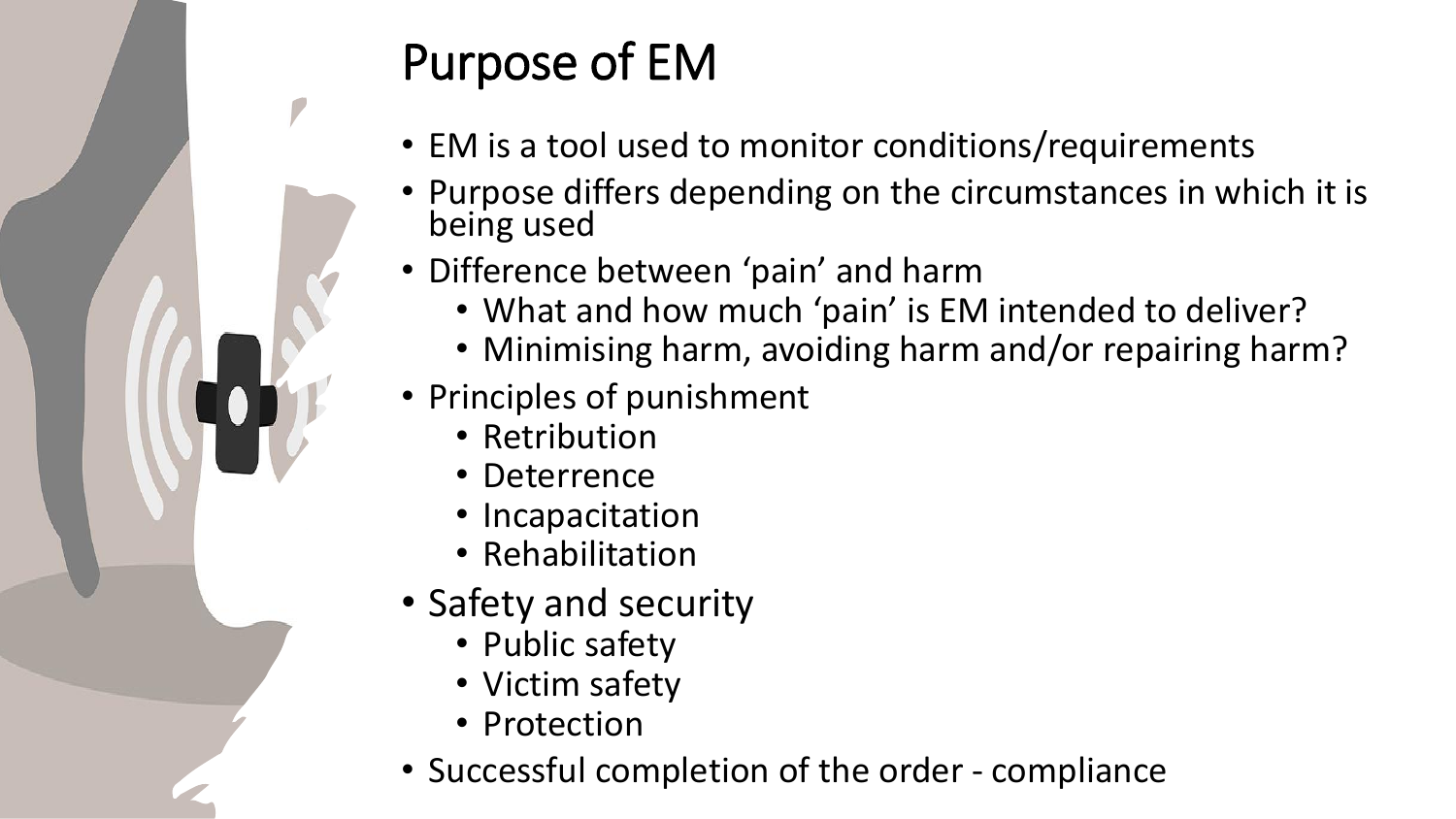# Principles for EM I

#### Proportionate and necessary

- Appropriate equipment
- Minimum restrictions that are required to meet the goals e.g. size of exclusion zones, curfew hours, duration of EM

#### • Restrictions which are appropriate to the offence(s) and the needs and circumstances of wearers, and the risks posed.

**Creative** 

#### Responsive and flexible

- Regular review
- Rewards for compliance
- Exit strategies
- Adapt to changes in wearers' circumstances

Appropriate and measured

- Minimum intrusion in everyday life
- Proportionate and graduated response to violations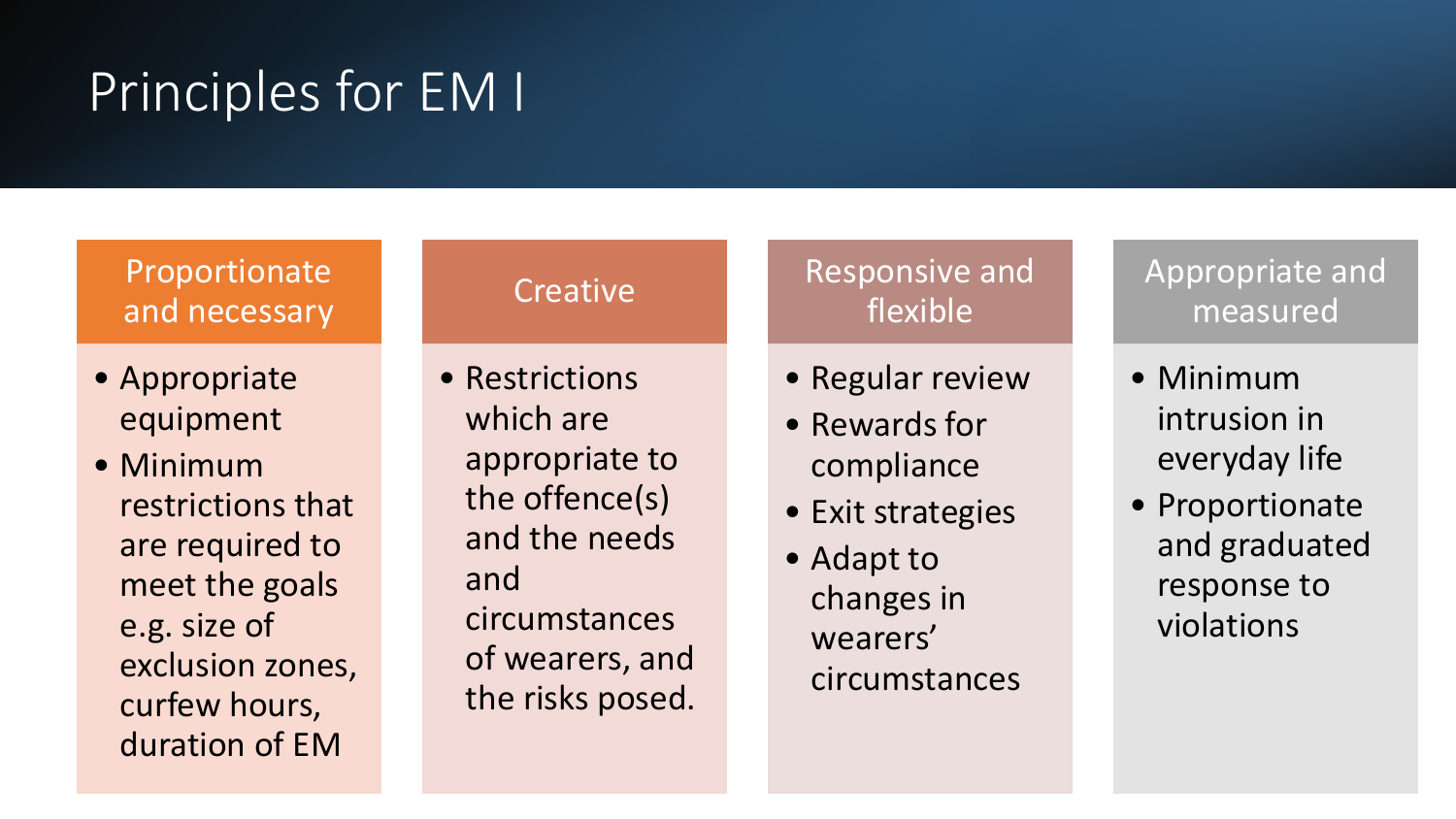## Principles for EM II

#### Informed and transparent

• Wearers, their significant others and fellow occupants have access to necessary information to complete orders successfully and deal with emergencies

#### Supported

- 24/7 access to support
- Availability of wraparound support/supervision

#### Data

- Appropriate regulation of collection, storage and use of data
- Access to data on a 'need to know' basis and for minimum period necessary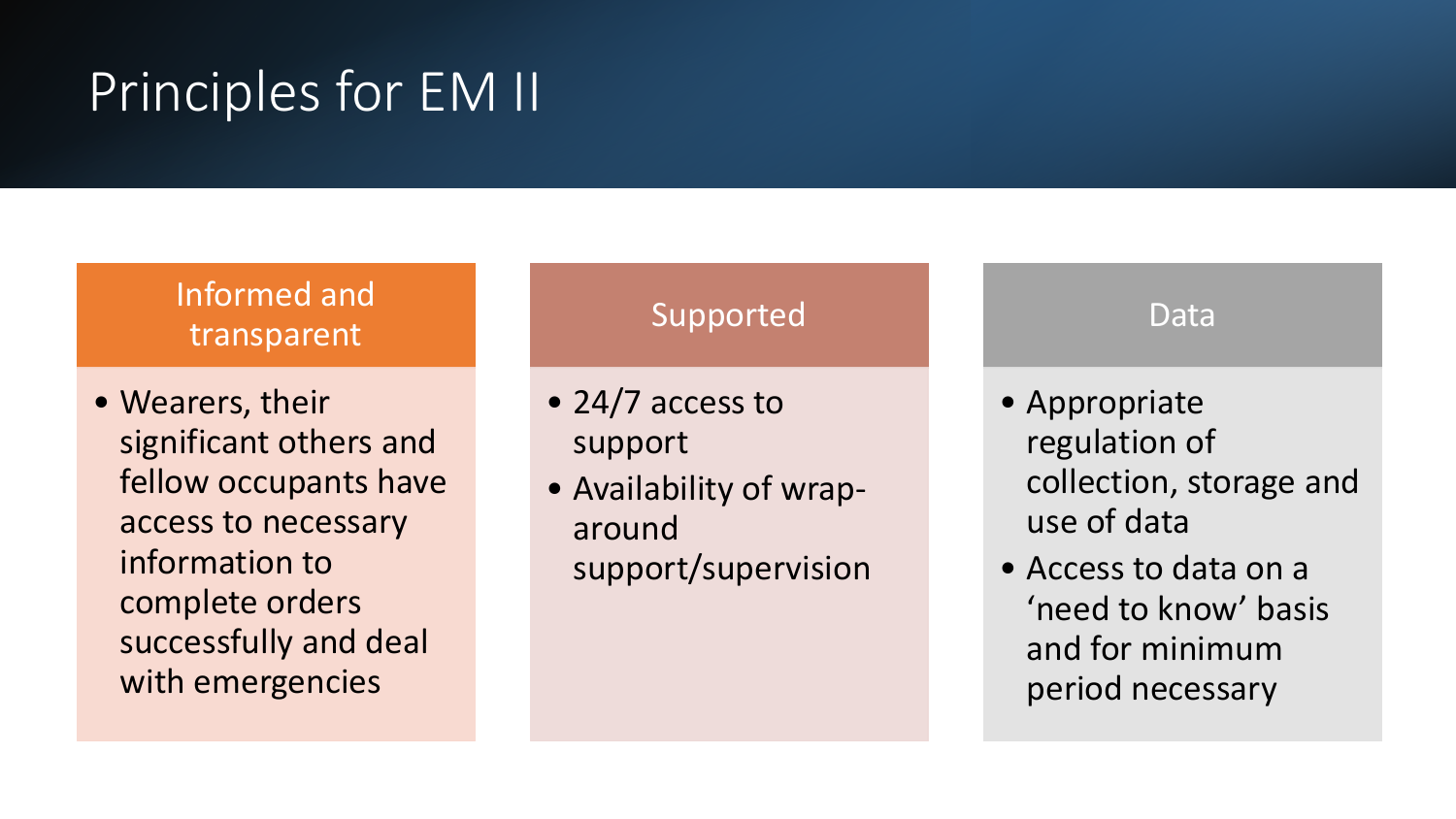## Principles of EM III

#### **Staffing**

• Appropriate number of trained staff should be deployed to administer and support EM use

#### Publicity and transparency

• Publication of statistics and relevant information to enable review and scrutiny by independent authorities and the public

#### Equality/Equity

#### • Fair treatment for all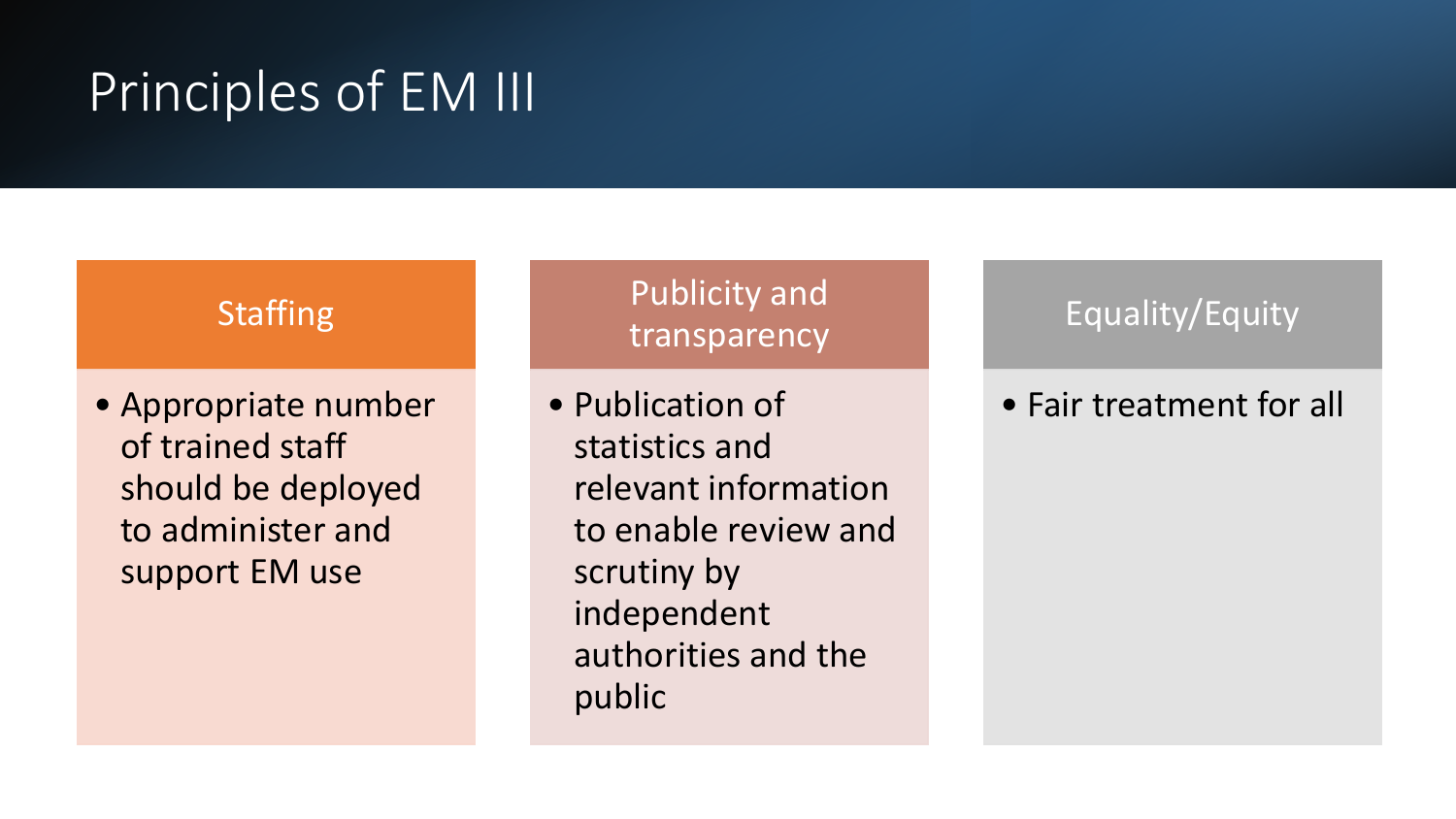# Ethics of equality

- Equality
	- Everyone is equal
	- Everyone is treated the same irrespective of differences between them
	- Does not consider needs or requirements of individuals
- Equity
	- Being fair and impartial
	- Treating each individual according to their circumstances and needs
	- Considers individual needs

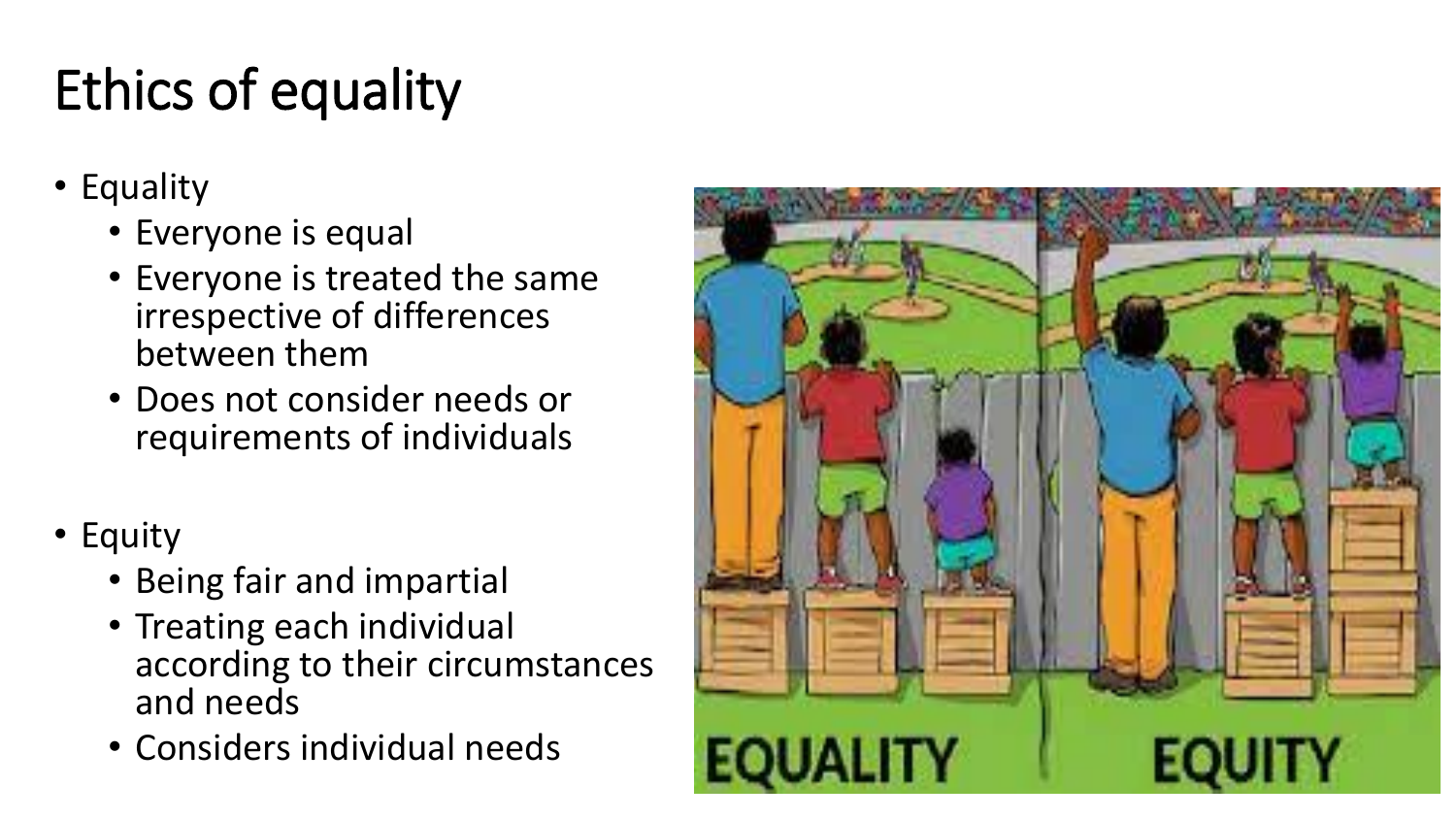### Basic equality principles (CoE, 2014(4): 7)

There shall be no discrimination in the imposition or execution of EM on the grounds of gender, race, colour, nationality, language, religion, sexual orientation, political or other opinion, national or social origin, property, association with a national minority or physical or mental condition

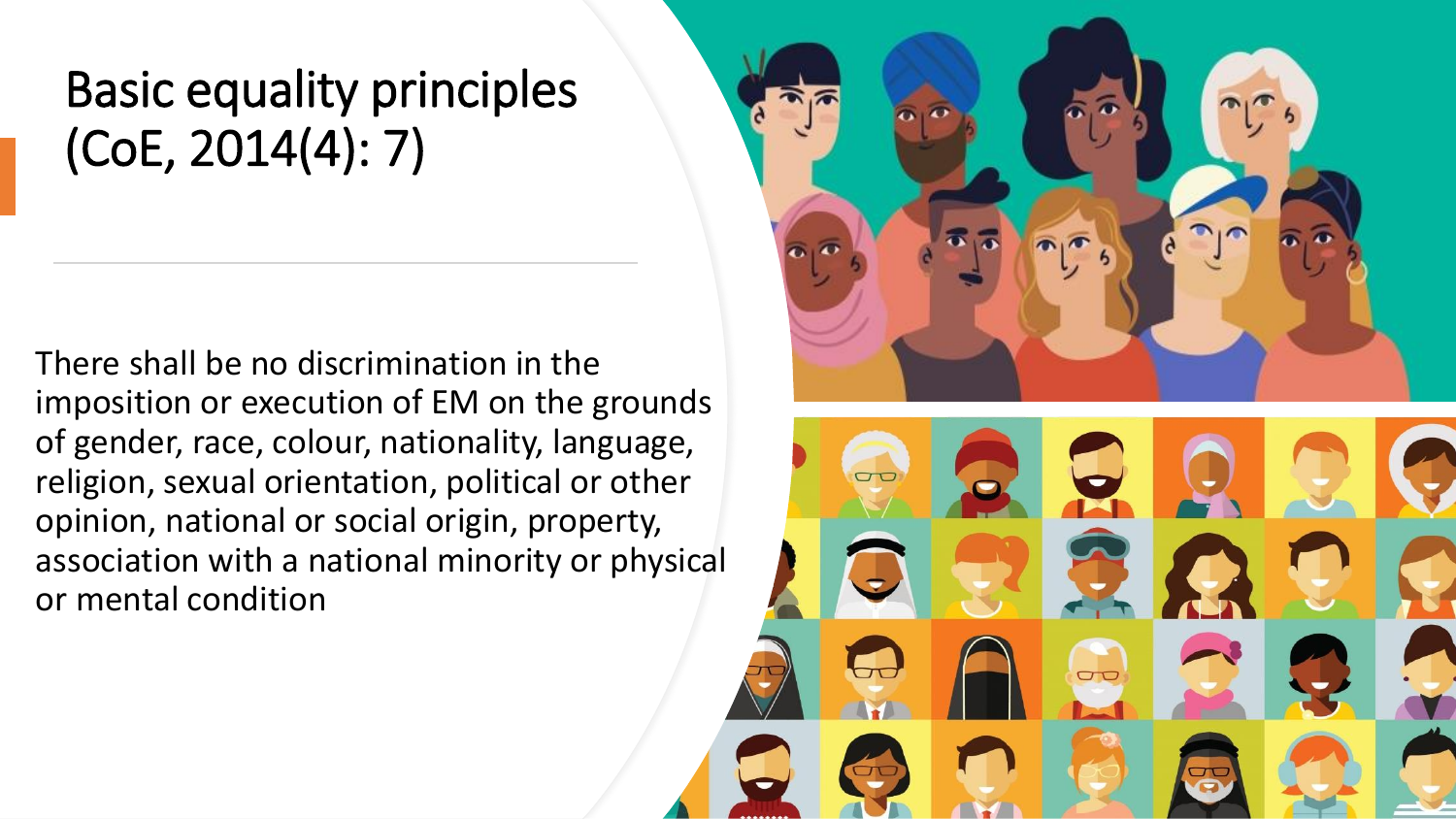## Benefits and risks of standardised approach

### Benefits

- Veneer of equality
- Reduces complexity
- Cheaper

• Increases harm

• Escalates punitiveness

Risks

- Increases noncompliance
- Increases offending
- Reduces legitimacy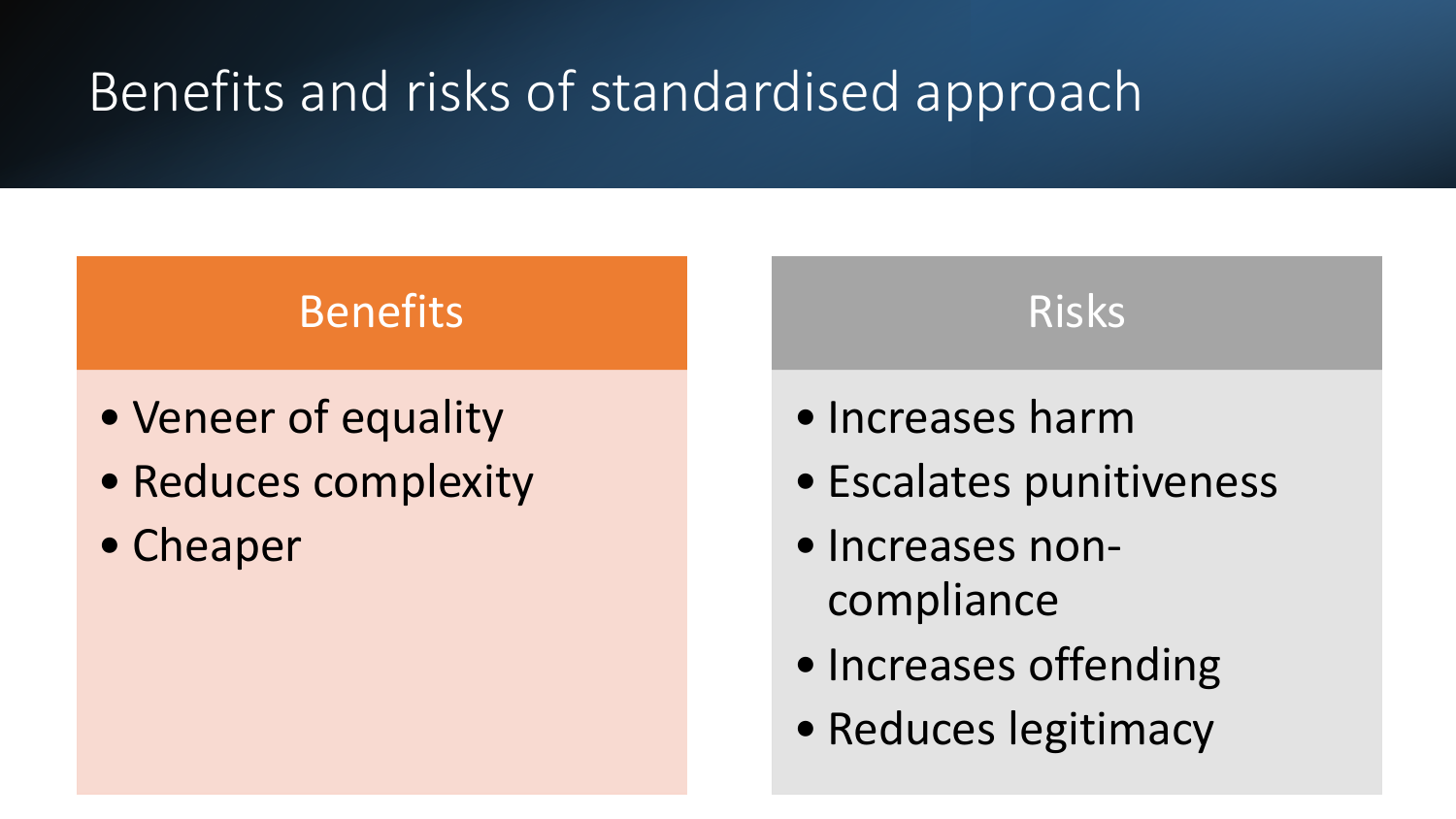

# **Diversity**

- Very little is known about diversity of EM populations in specific countries
- In England and Wales
	- Limited published data
		- 11% are women
		- No data on ethnicity/religion
		- No data on number of children/young people
	- Ethnic minorities are overrepresented in criminal justice system and anecdotal evidence also on EM
	- Certain use of EM is likely to impact on some communities more than others e.g. acquisitive crime pilot and focus on gangs and County lines in England
- Intersectionality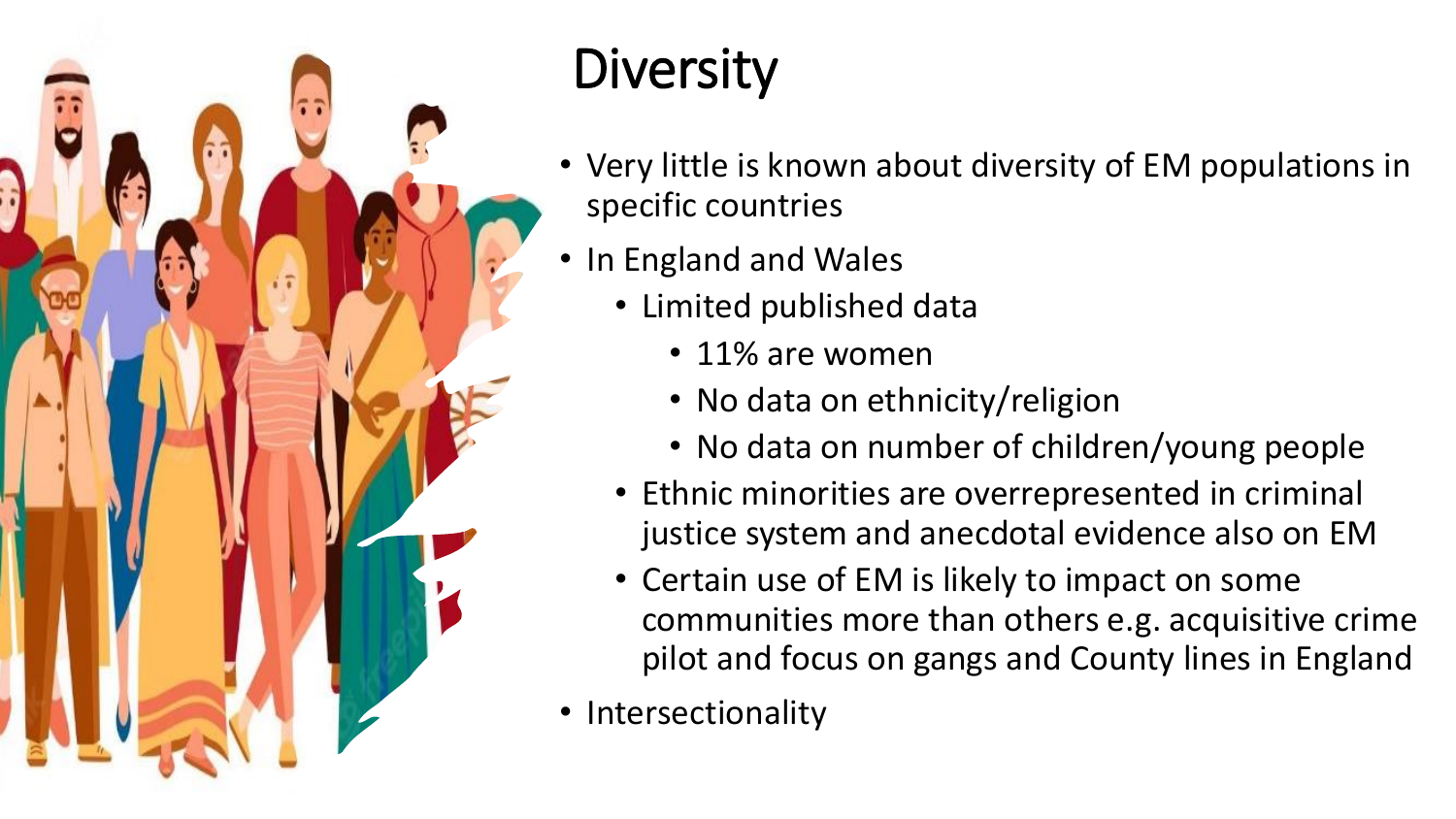# The ethical challenge

- EM equipment designed by men for adult men and for Western markets
- EM regimes first designed and implemented in Western democracies for criminal justice systems dominated by men as defendants, offenders, law enforcement and decision-makers
- Process of policy-transfer has perpetuated this original approach
- EM regimes do not fully consider the different circumstances and needs of all wearers

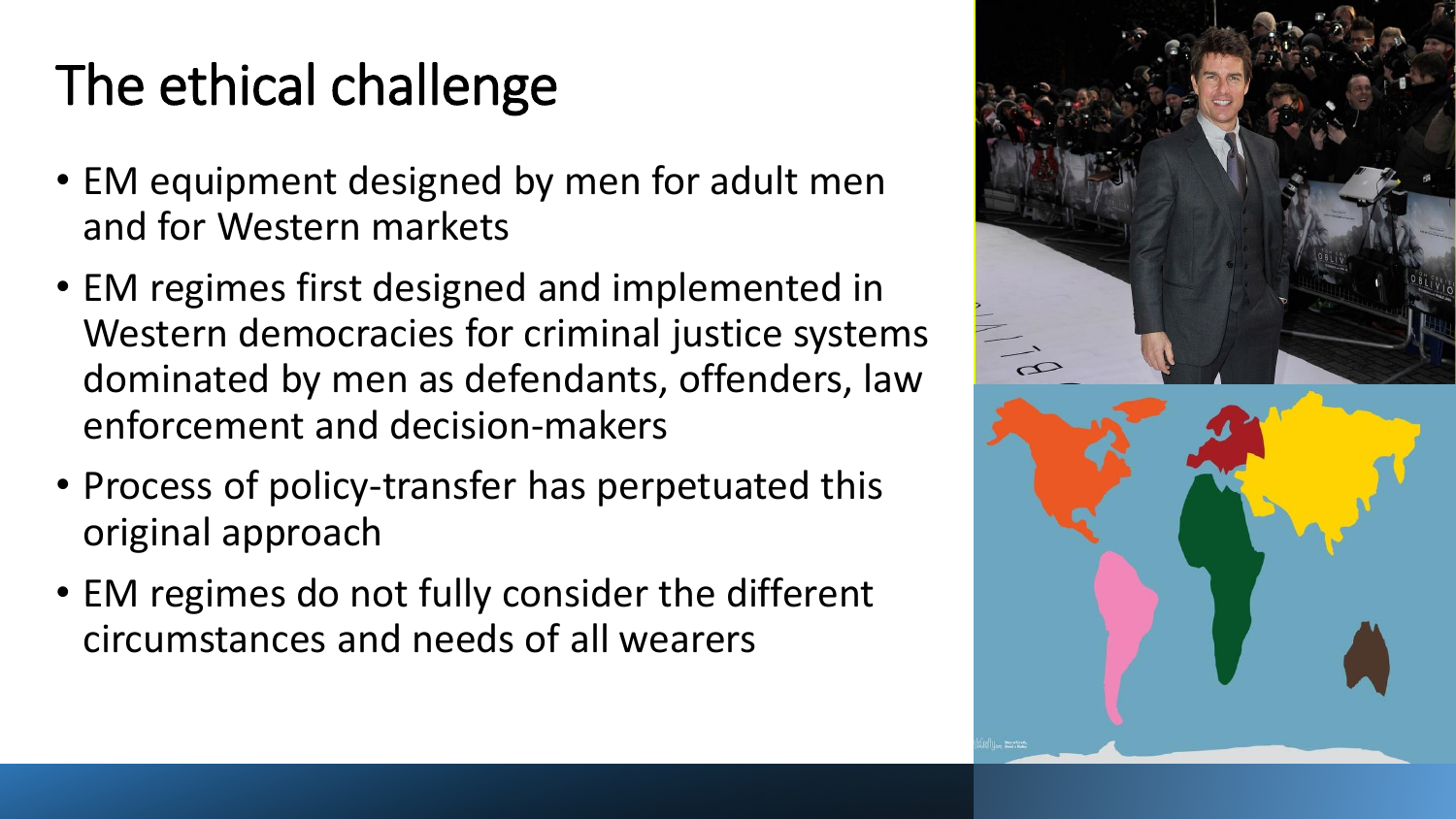

Bespoke Unit's Guide To Understanding Your Body Type





# Equipment

- Same tags
- Obvious physical differences in:
	- Size
	- Skin colour
	- Leg shape
	- Physiology
- Current solution is different size straps
- Inadequate response
	- E.g. women and the menstrual cycle and children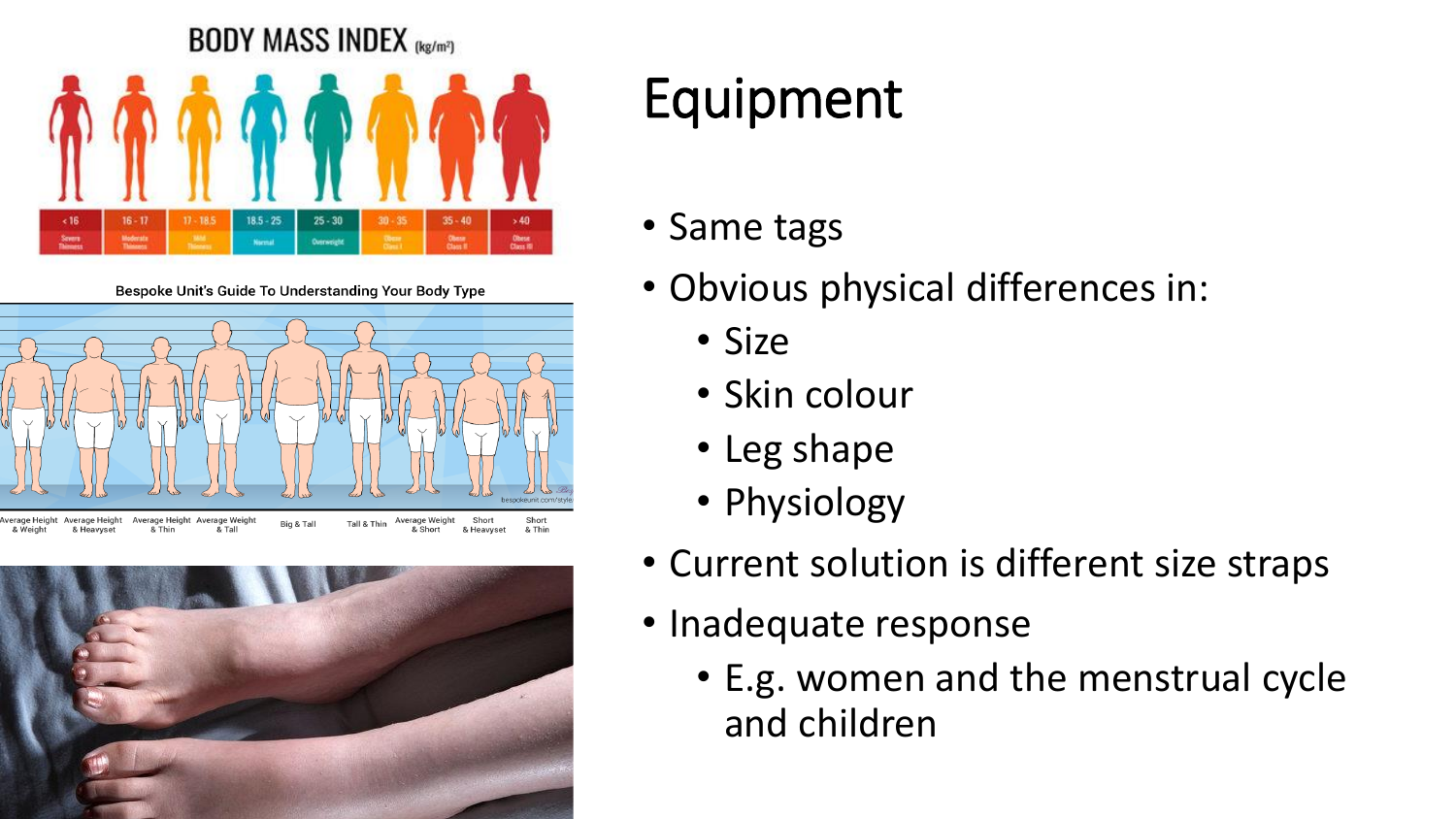## Considerations for equitable use of EM I

- Experiences of violence and trauma and current risk
- Access to home
- Who fits equipment
- Visibility of equipment
- Clothing
- Language
- Cognitive ability
- Caring for others
- Agency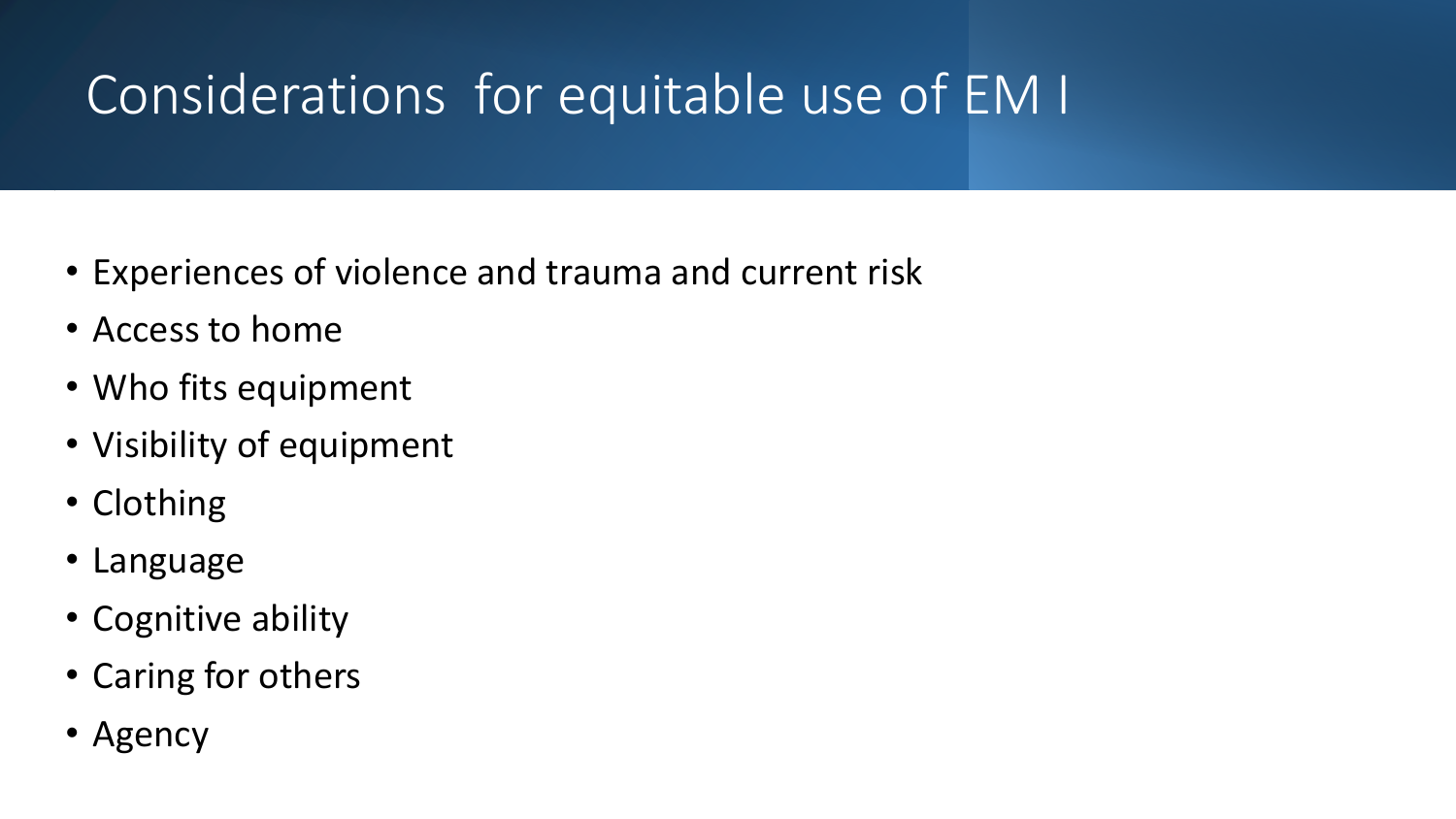# Considerations for equitable use of EM II

- Work/Education
- Daily tasks
- Religious/cultural observance
- Safety
	- Domestic violence/abuse
	- Other threats
- Changing circumstances
- Stigma/shame